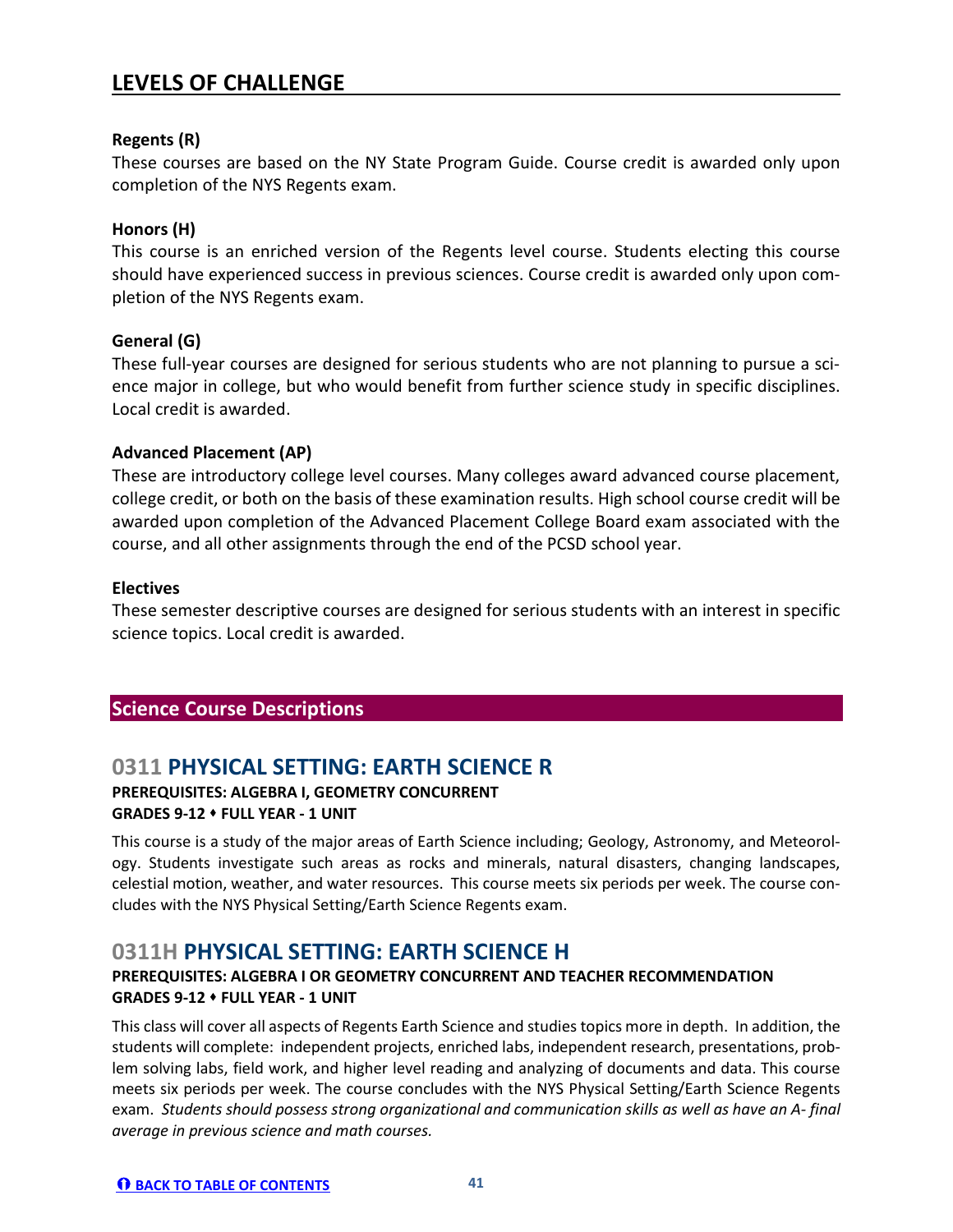## **0321 LIVING ENVIRONMENT: BIOLOGY R**

# **PREREQUISITE: GRADE 9: EARTH SCIENCE AND ALGEBRA I IN GRADE 8. GRADES 10-12: PHYSICAL SETTING: EARTH SCIENCE**

#### **GRADES 9-12 FULL YEAR - 1 UNIT**

This course will provide students with an awareness of the natural world and a basic understanding of biological processes. Investigations include problem-solving skills, the collection and analysis of data, and selected dissections. It is designed to provide a survey of topics including ecology, biochemistry, human physiology, reproduction and development, plants, genetics and evolution. This course meets six periods per week. The course concludes with the NYS Living Environment Regents exam.

### **0321H LIVING ENVIRONMENT: BIOLOGY HONORS**

#### **PREREQUISITE: GRADE 9: REGENTS EARTH SCIENCE AND ALGEBRA I IN GRADE 8. GRADES 10-12: PHYSICAL SETTING: EARTH SCIENCE AND GEOMETRY GRADES 9-12 FULL YEAR - 1 UNIT**

This class will cover all aspects of Regents Biology. This curriculum will provide more in depth-study of current topics and additional topics not presented in the Regents Biology Curriculum. This course is designed for highly motivated students with an interest in a postsecondary education science major and/or a professional career related to the life sciences. Students should possess strong organizational and communication skills as well as have an A- average in previous science and math courses. This course meets six times a week. The course concludes with the NYS Living Environment Regents exam.

## **0331 PHYSICAL SETTING: CHEMISTRY R**

### **PREREQUISITE: TWO UNITS OF REGENTS SCIENCE CONCURRENT ALGEBRA II WITH TRIGONOMETRY GRADES 10-12 FULL YEAR - 1 UNIT**

This course is designed primarily for college bound students who have demonstrated high ability, motivation and interest toward science and mathematics. Emphasis is placed on the mathematics and the theory of chemistry. Topics include atomic structure, bonding, periodic table, kinetics, equilibrium, acids, bases, redox, electrochemistry, organic chemistry and nuclear chemistry. The course meets six periods per week. The course concludes with the NYS Physical Setting/Chemistry Regents exam.

## **0331H PHYSICAL SETTING: CHEMISTRY H**

### **PREREQUISITE: TWO UNITS OF REGENTS SCIENCE CONCURRENT ALGEBRA II WITH TRIGONOMETRY GRADES 9-12 FULL YEAR - 1 UNIT**

This class will cover all aspects of Regents Chemistry and will provide more in depth-study of theoretical and mathematical concepts not presented in Regents Chemistry. The course is designed for highly motivated students with an interest in a postsecondary education science major and a professional career related to physical science. Students should possess strong organizational and study skills as well as have an A- average in previous science and math courses. The course will cover extended topics in atomic structure, bonding, kinetics, redox, organic and nuclear chemistry. This course meets six times a week. The course concludes with the NYS Physical Setting/Chemistry Regents exam.

### **0332 CHEMISTRY G**

### **PREREQUISITE: TWO UNITS OF REGENTS SCIENCE AND ALGEBRA I OR TEACHER RECOMMENDATION GRADES 11-12 FULL YEAR - 1 UNIT**

This course is designed for average junior and senior students, who, though not planning a career in science, desire a high school chemistry course. Objectives are to develop an appreciation of scientific methods and a familiarity with basic scientific facts and principles. The topics are similar to those in Regents Chemistry. However, there is an emphasis on the application of Chemistry to everyday life. The teacher may require an independent study or research project. Students should be familiar with the use of equations to solve problems. The class meets five periods per week.

#### **BACK TO TABLE OF CONTENTS 42**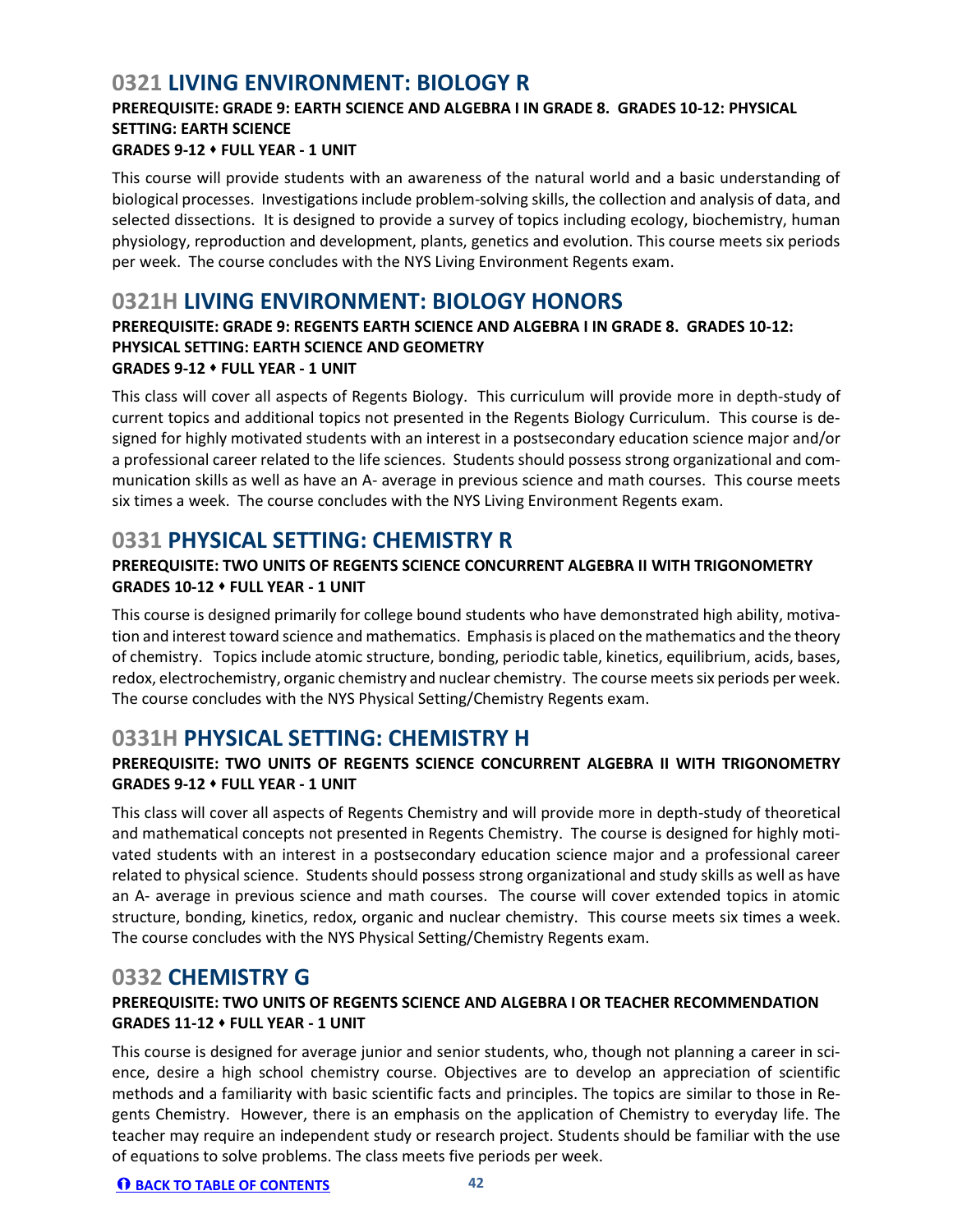## **0343 PHYSICS G**

### **PREREQUISITE: ALGEBRA I AND GEOMETRY OR TEACHER RECOMMENDATION GRADES 11-12 FULL YEAR - 1 UNIT**

This course is offered for the student who wishes to learn more about the scientific aspects of the physical world in a more practical, less theoretical way than Regents Physics. Most of the student's understandings develop from laboratory experiences and should help the student to gain an appreciation for the scientific method, increase a willingness to change beliefs after carefully weighing new evidence, and provide an opportunity to develop critical thinking. Emphasis is on the Physics of everyday events and applications, the practical understanding of Physics. This course meets five periods per week.

### **0341 PHYSICAL SETTING: PHYSICS R**

### **PREREQUISITE: TWO UNITS OF REGENTS SCIENCE CONCURRENT ALGEBRA II COMMON CORE GRADES 11-12 FULL YEAR - 1 UNIT**

The course presents a modern view of Physics with major emphasis on the fundamental concepts underlying this science. The course is designed for students with above average ability in both science and math. Topics include mechanics, waves, electricity, heat, light, sound and atomic and nuclear physics. A large part of the course relies on laboratory activities and individual initiative. Extensive use is made of computers – no programming experience is needed. The course concludes with the NYS Physical Setting/Physics Regents exam.

## **0342 PHYSICAL SETTING: PHYSICS H**

### **PREREQUISITE: TWO UNITS OF REGENTS SCIENCE CONCURRENT ALGEBRA II COMMON CORE ADVANCED OR HONORS AND PRECALCULUS ADVANCED OR HONORS CONCURRENT OR TEACHER RECOMMENDATION**

#### **GRADES 11-12 FULL YEAR - 1 UNIT**

This course should be considered by students who wish to pursue careers in engineering, math, physics related fields, and is strongly recommended for students considering AP Physics C. This course presents a modern view of Physics with major emphasis on the fundamental concepts underlying this science. Topics include mechanics, waves, electricity, magnetism and atomic and nuclear physics. Extensive use is made of computers – no programming experience is needed. This course meets six periods a week. The course concludes with the NYS Physical Setting/Physics Regents exam. Students will have the option of writing the "B" level Advanced Placement exam. S*tudents should possess above final average ability in math and science and have at least maintained an A- average in both areas.*

## **0351 ADVANCED PLACEMENT BIOLOGY**

### **PREREQUISITE: 3 UNITS OF REGENTS LEVEL SCIENCE (INCLUDING REGENTS BIOLOGY AND CHEMISTRY) GRADES 11-12 FULL YEAR - 1 UNIT 7 Periods/Week**

The emphasis of this course is on inquiry-based learning of essential concepts. Students are provided the opportunity to develop advanced inquiry and reasoning skills, such as designing a plan for collecting data, analyzing data, applying mathematical routines, and connecting concepts in and across domains. The major themes that recur throughout the course are: The process of evolution drives the diversity and unity of life; Biological systems utilize free energy and molecular building blocks to grow, to reproduce and to maintain dynamic homeostasis; Living systems store, retrieve, transmit and respond to information essential to life process; Biological systems interact, and these systems and their interactions possess complex properties. The course concludes with a nationally administered examination approved by the College Entrance Board and all other assignments through the end of the PCSD school year. Many colleges award advanced placement status, credit, or both on the basis of the examination results.